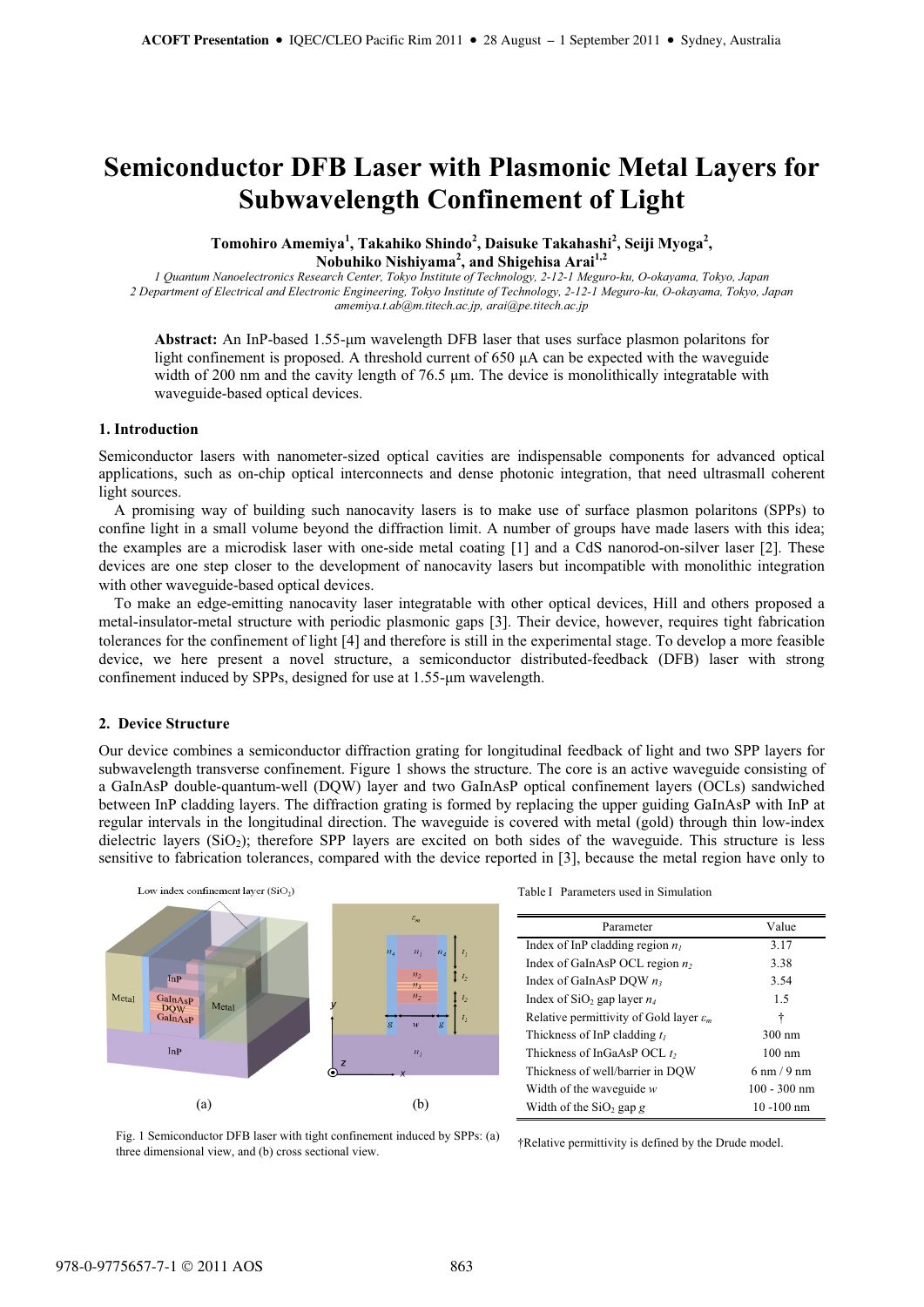confine light with its SPPs and is not concerned with longitudinal feedback of light, which is performed by the semiconductor DFB structure.

## **3. Mode Field Confinement**

We first simulated the mode confinement in the device. The structure of the device assumed in this paper is depicted schematically in Fig. 1(b). The structural parameters we used were: (i) lower cladding layer: 300-nm thick InP (refractive index  $n = 3.17$ ), (ii) lower OCL: 100-nm thick GaInAsP (bandgap wavelength  $\lambda_g = 1.2$  µm, n = 3.4), (iii) GaInAsP DQW layer: 30-nm-thick,  $\lambda_g = 1.55 \text{ µm}$ , (iv) upper OCL: 100-nm-thick GaInAsP ( $\lambda_g = 1.2 \text{ µm}$ ,  $n = 3.4$ ), (v) upper cladding layer: 300-nm thick InP ( $n = 3.17$ ), (vi) metal region consisting of gold, and (vii) low-index dielectric layer consisting of SiO<sub>2</sub> (n = 1.5). The width *w* of the waveguide and the gap width *g* of the SiO<sub>2</sub> layer were changed as parameters to find the optimal structure.

 For simulation, we used the finite-element method (FEM) with the reflectionless perfectly matched layer (PML) boundary conditions for outgoing radiation. We also used a nonuniform computational mesh. The minimum separation between adjacent mesh points in the metal region was set to 10 nm, which is much smaller than the penetration depth of plasmon fields in gold. All parameters used in this simulation are summarized in Table I.

 Figure 2(a) shows the distribution of time-averaged energy density of light in the device, simulated for waveguide width  $w = 200$  nm and SiO<sub>2</sub>-gap width  $g = 50$  nm. The distribution profile is similar in quality to that in the Hill's device. Propagating light is confined in a small volume beyond the diffraction limit, unlike that in the structure without side metal layers (see Fig. 2(b)). Figure 2(c) shows the time-averaged energy density on the center line (or a horizontal line that passes through the center of the DQW) for various values of *g*. The field discontinuity of the *E*x component in the refractive index of the MIM waveguide further favors a higher field peak value in the gap and minors the relative influence of the high index core field contribution in terms of the mode effective area.

Using the simulation data, we calculated the optical confinement factor in the DQW and metal region. Figures  $3(a)$  and  $3(b)$  show the percentage, indicated by color, as a function of waveguide width *w* and  $SiO<sub>2</sub>$ -layer thickness *d*. To lower the threshold current for laser operation, we need both strong confinement of light in the DQW and small leakage loss of light in the metal. From these results, we found that the optimum parameters are  $w = 200$  nm and  $g = 70$  nm (indicated by red circles in Fig. 3).





Fig. 2 Distribution profile of time-averaged energy density of light: (a) profile in plasmonic laser structure ( $w = 200$  nm,  $g = 50$  nm), (b) profile in reference structure without side metal layer ( $w = 200$  nm), and (c) profile on center line (plasmonic laser structure, *w* = 200 nm, *g* = 10-100 nm).

Fig. 3 Percentage of energy distribution in (a) DQW and (b) metal, as a function of waveguide width *w* and  $SiO_2$ -gap width *g*, calculated for 1.55μm TM mode.